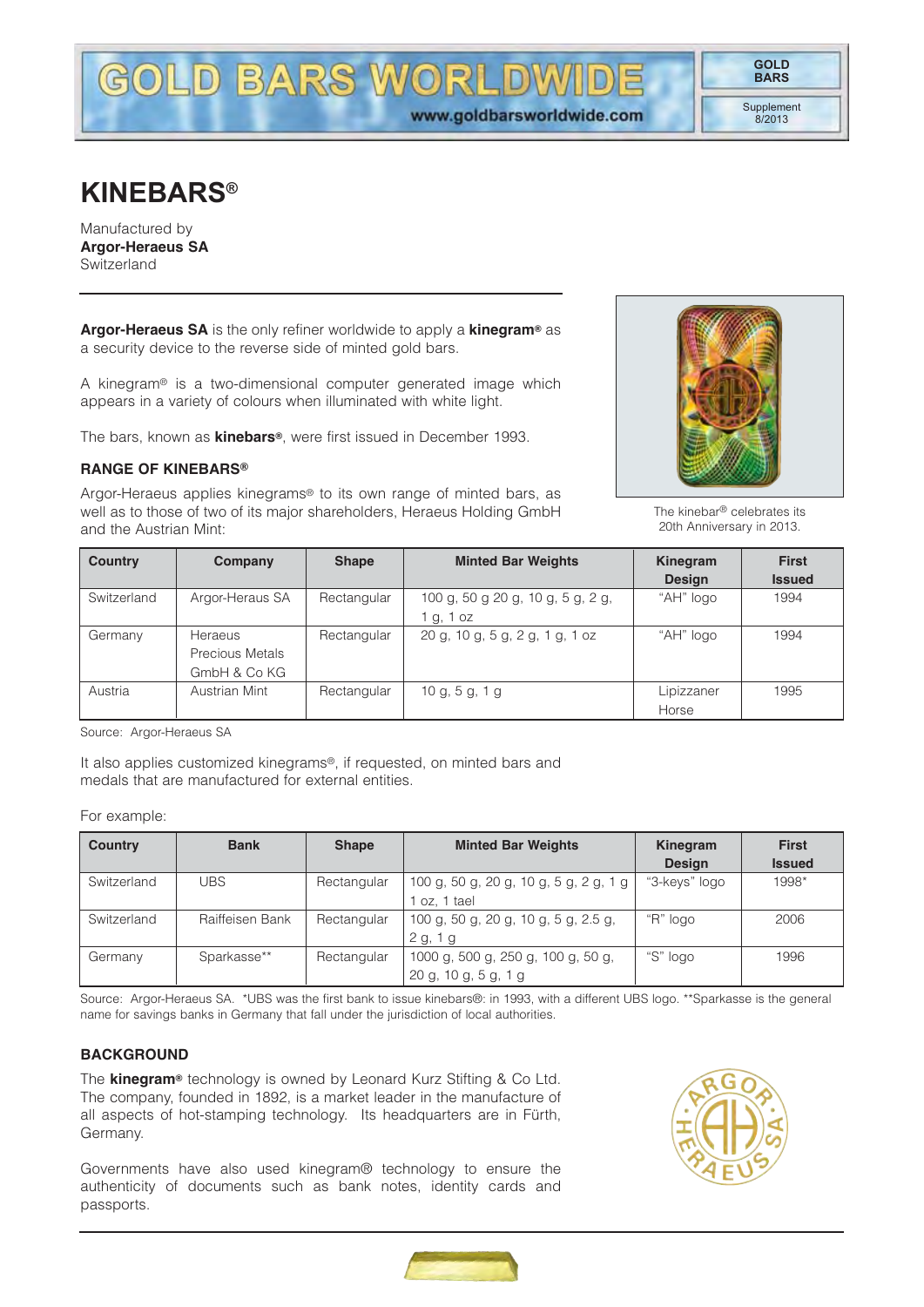A kinegram® was first applied to bank notes, in 1988, by the Austrian State Printing Works.

Source: www.kinegram.com

## **TECHNICAL DESCRIPTION – EXAMPLES**

KINEBARS® - ARGOR-HERAEUS SA

The table records the dimensions of kinebars® issued under the name of Argor-Heraeus SA.

Many of the customized bars, manufactured for external entities, adopt the same dimensions.



Argor-Heraeus is renowned as the world's only manufacturer of kinebars®.

| Weight           | <b>Type</b>        | <b>Fineness</b> | <b>Shape</b> | <b>Dimensions</b>             | <b>First</b> |
|------------------|--------------------|-----------------|--------------|-------------------------------|--------------|
|                  |                    |                 |              | mm                            | <b>Made</b>  |
| 100 <sub>q</sub> | Minted             | 999.9           | Rectangular  | $49.7 \times 28.5 \times 3.9$ | 2012         |
| 50 <sub>q</sub>  | Minted             | 999.9           | Rectangular  | $49.7 \times 28.5 \times 2.0$ | 2012         |
| 20 <sub>g</sub>  | Minted             | 999.9           | Rectangular  | $40.4 \times 23.3 \times 1.3$ | 1994         |
| 10 <sub>q</sub>  | Minted             | 999.9           | Rectangular  | $31.5 \times 18.5 \times 1.0$ | 1994         |
| 5 g              | Minted             | 999.9           | Rectangular  | $23.0 \times 14.0 \times 1.0$ | 1994         |
| 2 g              | Minted             | 999.9           | Rectangular  | $19.0 \times 11.5 \times 0.6$ | 1994         |
| g                | Minted             | 999.9           | Rectangular  | $15.0 \times 8.7 \times 0.5$  | 1994         |
|                  |                    |                 |              |                               |              |
| 1 oz             | Minted             | 999.9           | Rectangular  | 40.4 x 23.3 x 1.75            | 1994         |
| $\sim$<br>$\sim$ | .<br>$\sim$ $\sim$ |                 |              |                               |              |

Source: Argor-Heraeus SA

#### KINEBARS® - SPARKASSE

The table below records the unusual dimensions of 50 g  $-$  1000 g kinebars® issued by Sparkasse in Germany.

| Weight            | <b>Type</b> | <b>Fineness</b> | <b>Shape</b> | <b>Dimensions</b>             | <b>First</b> |
|-------------------|-------------|-----------------|--------------|-------------------------------|--------------|
|                   |             |                 |              | mm                            | <b>Made</b>  |
| 1000 <sub>g</sub> | Minted      | 995, 999.9      | Rectangular  | $93 \times 42 \times 14.0$    | 1996         |
| 500 <sub>q</sub>  | Minted      | 999.9           | Rectangular  | $93 \times 42 \times 7.0$     | 1996         |
| 250 <sub>g</sub>  | Minted      | 995, 999.9      | Rectangular  | $93 \times 42 \times 3.5$     | 1996         |
| 100 <sub>g</sub>  | Minted      | 999.9           | Rectangular  | $93 \times 42 \times 1.4$     | 1996         |
| 50 <sub>g</sub>   | Minted      | 999.9           | Rectangular  | $93 \times 42 \times 0.7$     | 1996         |
| 20 <sub>g</sub>   | Minted      | 999.9           | Rectangular  | $40.4 \times 23.3 \times 1.3$ | 1996         |
| 10 <sub>g</sub>   | Minted      | 999.9           | Rectangular  | $31.5 \times 18.5 \times 1.0$ | 1996         |
| 5 <sub>g</sub>    | Minted      | 999.9           | Rectangular  | $23.0 \times 14.0 \times 1.0$ | 1996         |
| g                 | Minted      | 999.9           | Rectangular  | $15.0 \times 8.7 \times 0.5$  | 1996         |

Source: Argor-Heraeus SA



Kinebars® can range in weight from 1 g up to 1000 g.

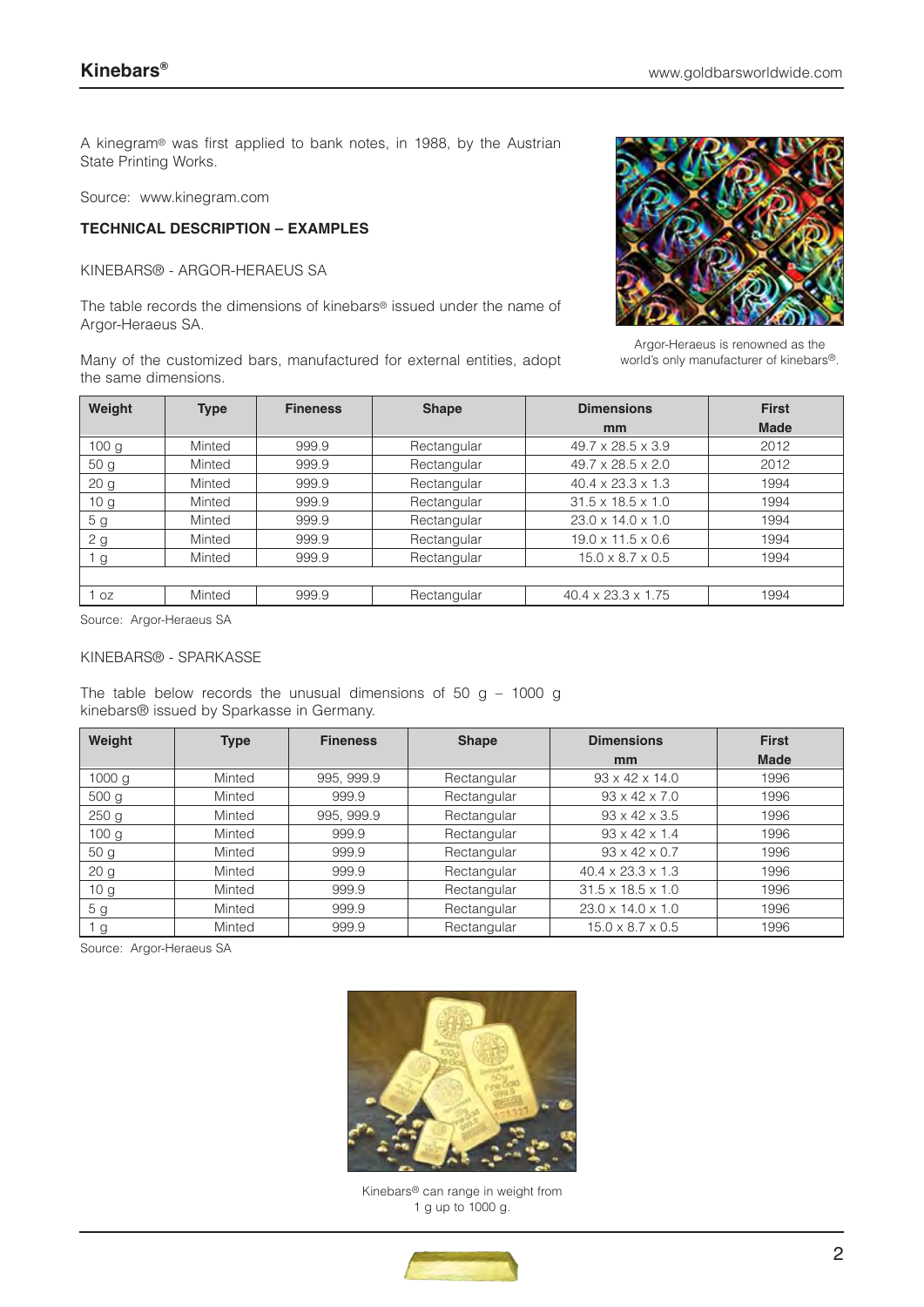## **EXAMPLES OF KINEBARS®**

# **ARGOR-HERAEUS**

Switzerland



Argor-Heraeus has manufactured kinebars® since 1993.

# **HERAEUS**

Germany



Heraeus has issued kinebars® since 1994.

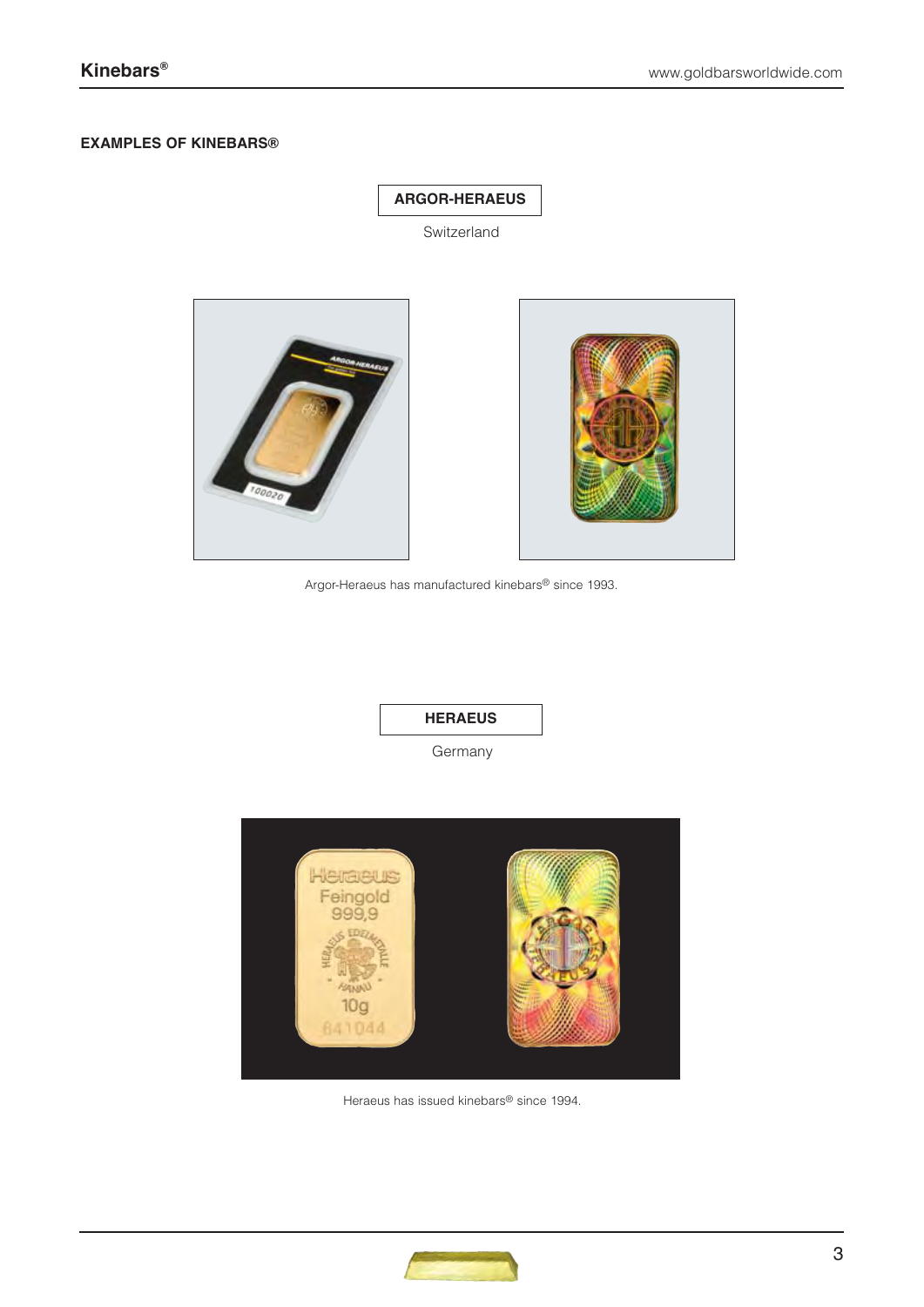

# Austria



The Austrian Mint has issued kinebars® since 1995.





UBS has issued its current range of kinebars® since 1998.

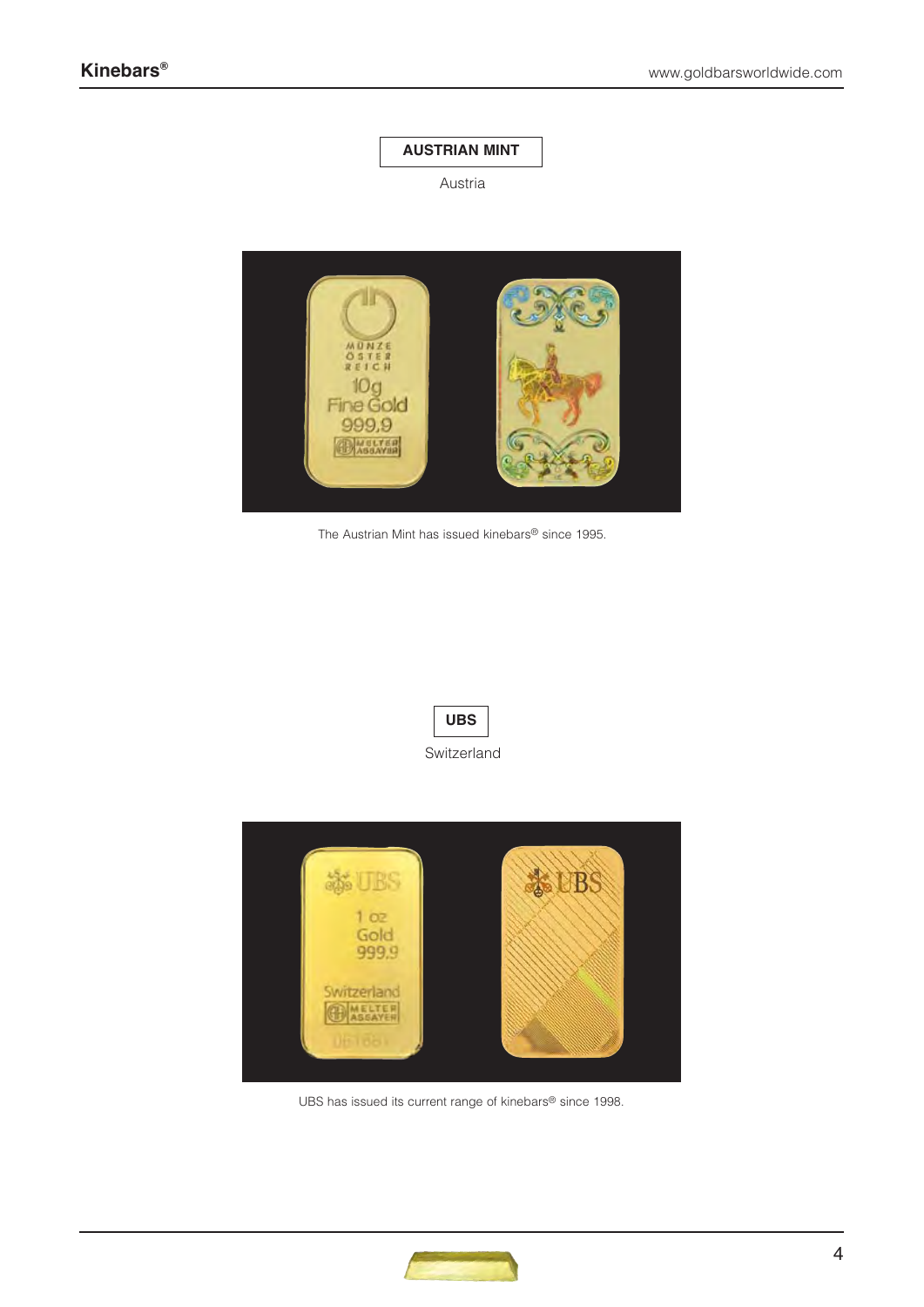

Switzerland



Raiffeisen Bank has issued kinebars® since 2006.

**SPARKASSE**

Germany



Sparkasse have issued kinebars® since 1996.

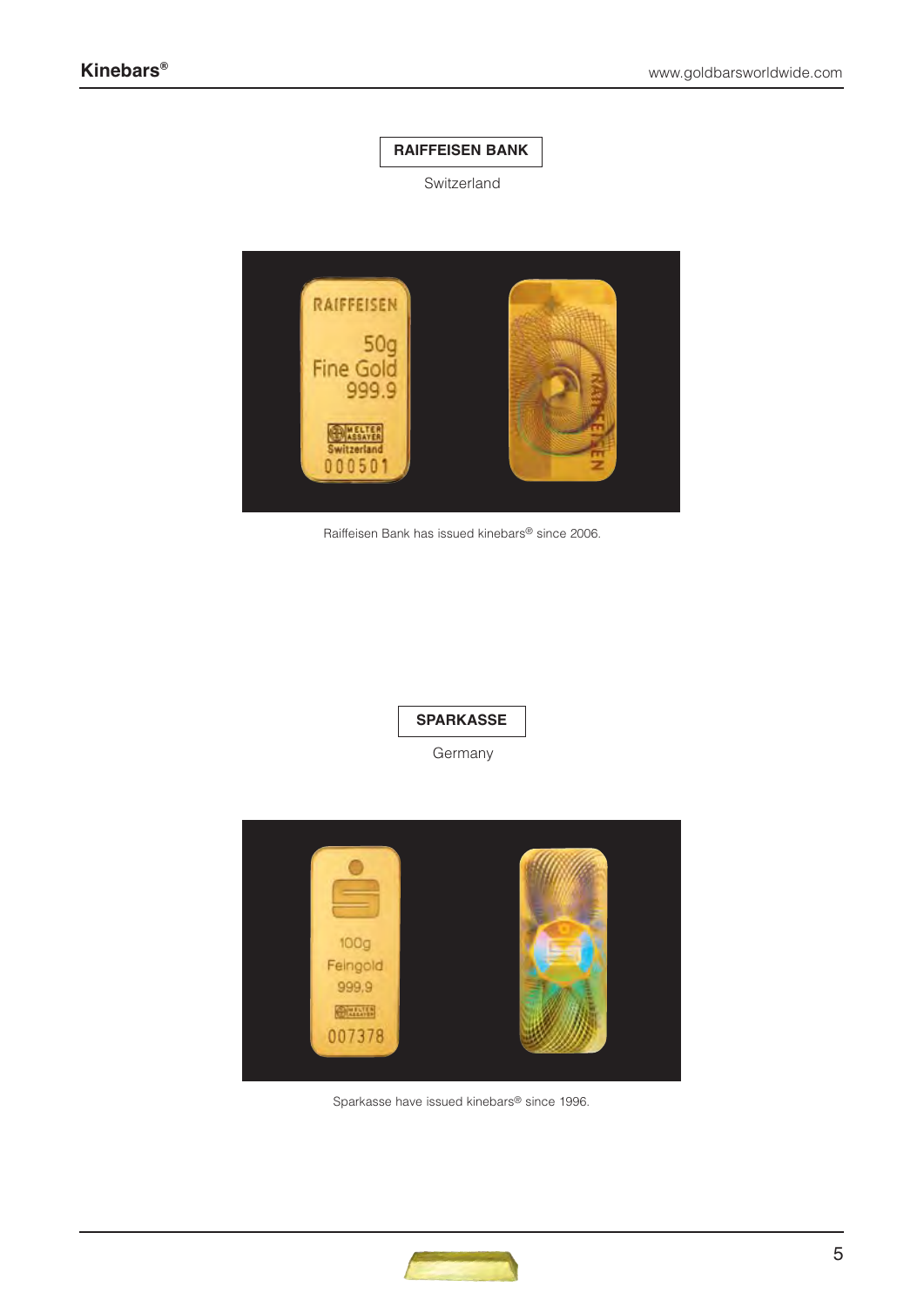# **UNUSUAL HISTORICAL KINEBARS®**

# **ISSUED BY UBS – IN 1990s**

UBS, when operating as the **Union Bank of Switzerland**, issued in the 1990s a remarkable range of kinebars® which guaranteed in writing on each bar the minimum price that would be paid in US dollars or Japanese Yen when redeemed before a specified date.

The bars were issued in three forms, the main features summarized in the table below:

| <b>Specification</b>     | Kinebar <sup>®</sup> 2000 |                  | Kinebar <sup>®</sup> 2000 |
|--------------------------|---------------------------|------------------|---------------------------|
|                          | In USD                    | In USD           | In Yen                    |
| Geographic Focus         | Switzerland and elsewhere | USA only         | Japan only                |
| <b>Bar Weights</b>       | 1000 g, 500 g, 100 g      | 1000 g, 100 g    | 1000 g, 500 g, 100 g      |
| <b>Bar Purity</b>        | 999.9                     | 999.9            | 999.9                     |
| Year Issued              | 1994                      | 1996             | 1997                      |
| Latest Redemption Date   | 14 January 2000           | 18 December 2001 | 14 January 2000           |
| Minimum Redemption Price | US\$ 360 per oz           | US\$ 360 per oz  | Yen 1,250 per gram        |

Source: Union Bank of Switzerland

**KINEBAR® 2000**







The Kinebar® 2000 was issued in 1994.

UBS guaranteed a minimum price of US\$360 per troy ounce, if redeemed before 14 January 2000.